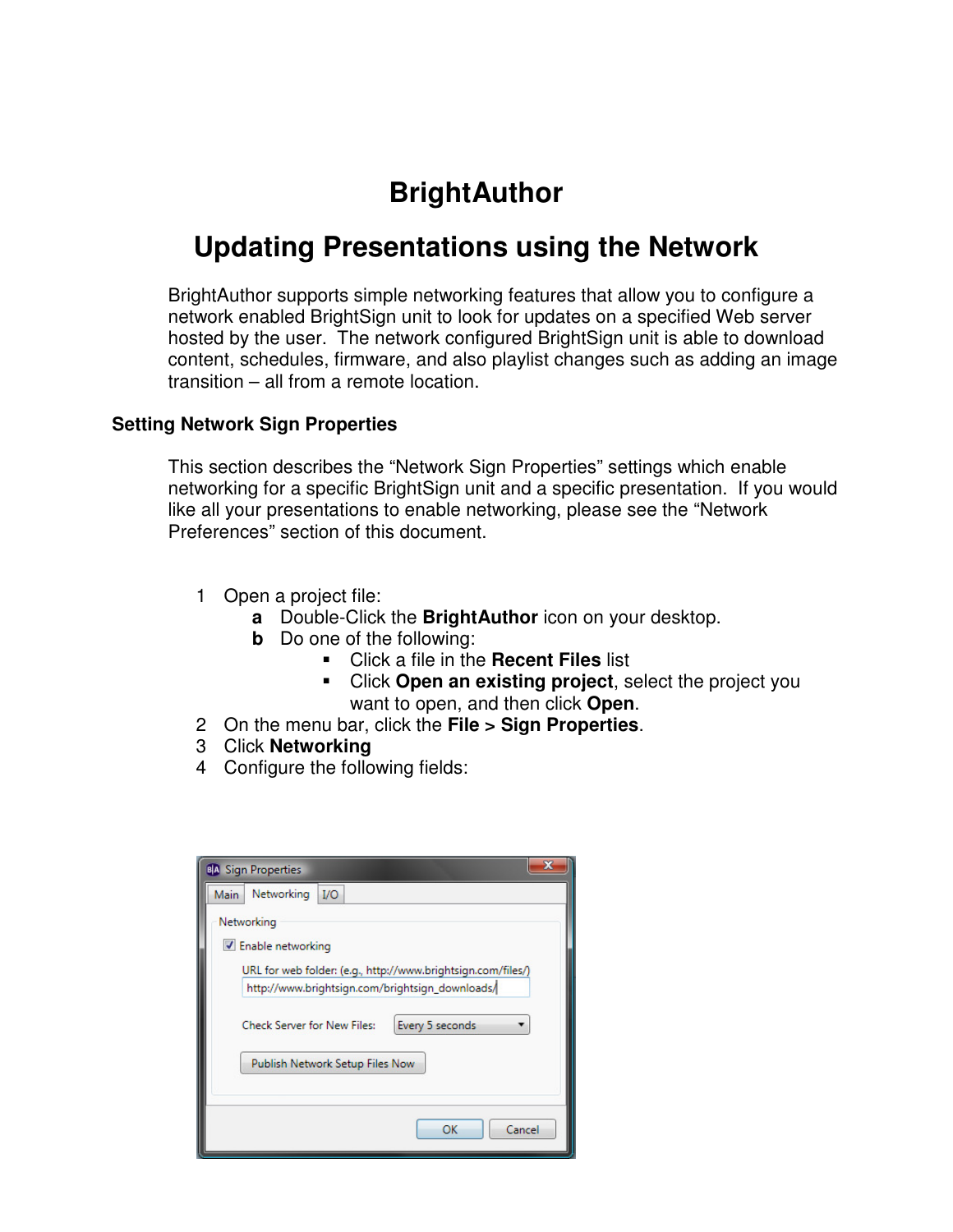### **Enable Networking**

Check the box marked "Enable networking" to enable network updates.

#### **URL for web folder**

Enter the local network or Internet address of the web folder

#### **Check Server for new Files**

Set how often your digital sign connects to check for new content

- **Every 5 seconds**
- **Every minute**
- **Every 5 minutes**
- **Every hour**
- $-10PM 2AM$
- 5 Click **Publish Network Setup Files Now** and select a flash card for the setup files. When you startup a Brightsign HD210 or HD1010 with the Network Setup Files, it will connect to the designated web folder and check for an update.

**Note:** If a new presentation is created for an already networked BrightSign unit, the network sign properties must be enabled in order to retain that BrightSign unit on the network once the new presentation is downloaded to the remote unit.

# **Setting Network Preferences**

This section describes the "Network Preferences" settings within BrightAuthor. These settings apply to all projects. If you would like to enable networking on only a specific presentation, please see the "Network Sign Properties" section in this document.

- **1** Open a project file:
	- **a** Double-click the **BrightAuthor** icon on your desktop
	- **b** Do one of the following:
		- Click a file in the **Recent Files** list
		- Click Open an existing project, select the project you want to open, and then click **Open**.
- **2** On the menu bar, click **Edit > Preferences**.
- **3** Configure the following fields: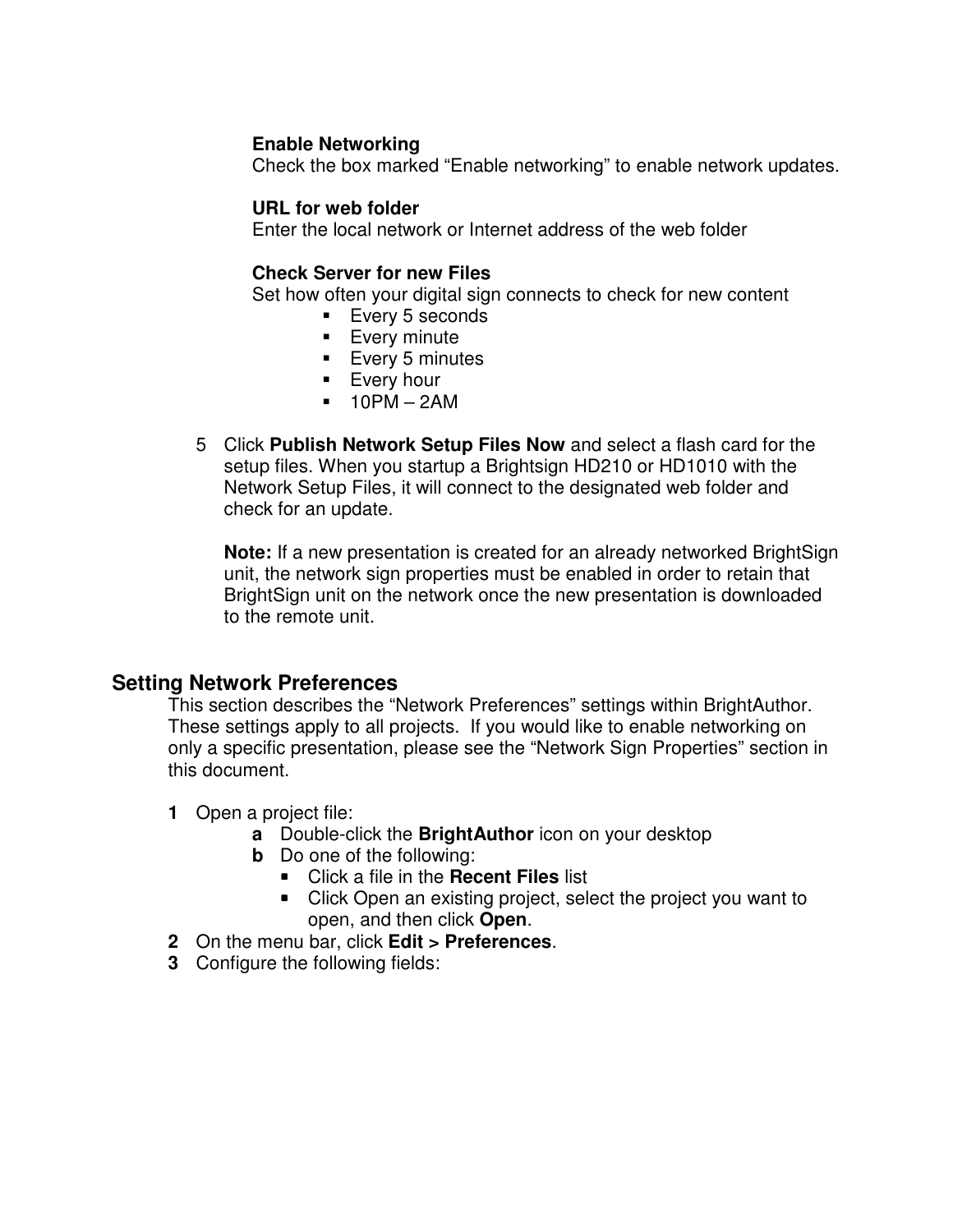| Þ.<br><b>A</b> Edit Preferences                              |  |  |  |  |  |
|--------------------------------------------------------------|--|--|--|--|--|
| Networking<br>Sign<br>Video  <br>Ticker<br>Clock<br>Images   |  |  |  |  |  |
| Networking                                                   |  |  |  |  |  |
| Enable networking                                            |  |  |  |  |  |
| URL for web folder: (e.g., http://www.brightsign.com/files/) |  |  |  |  |  |
| http://www.brightsign.com/brightsign_downloads/              |  |  |  |  |  |
| <b>Check Server for New Files:</b><br>Every 5 seconds        |  |  |  |  |  |
| Cancel<br>OK                                                 |  |  |  |  |  |

# **Enable Networking**

Check the box marked "Enable networking" to enable network updates.

### **URL for web folder**

Enter the local network or Internet address of the web folder

### **Check Server for new Files**

Set how often your digital sign connects to check for new content

- **Every 5 seconds**
- **Every minute**
- **Every 5 minutes**
- **Every hour**
- $-10PM 2AM$

### **Publishing Updates over the Network**

Whether you're adjusting the layout or updating firmware, updating your digital sign over the network is similar to updating content using an SD card. The only difference is where you publish your BrightAuthor project. If you are updating a stand-alone unit, you publish directly to an SD card. If you are updating a unit over the network, you publish directly to the web folder (if on your local network) or to your computer, and then upload the files to the web folder.

- 1 Open a project file:
	- **a** Double-click the **BrightAuthor** icon on your desktop
	- **b** Do one of the following:
		- Click a file in the **Recent Files** list
		- Click **Open an existing project**, select the project you want to open, and then click **Open**.
- 2 Add or remove content or change settings in the project
- 3 Click on the **Playlist** tab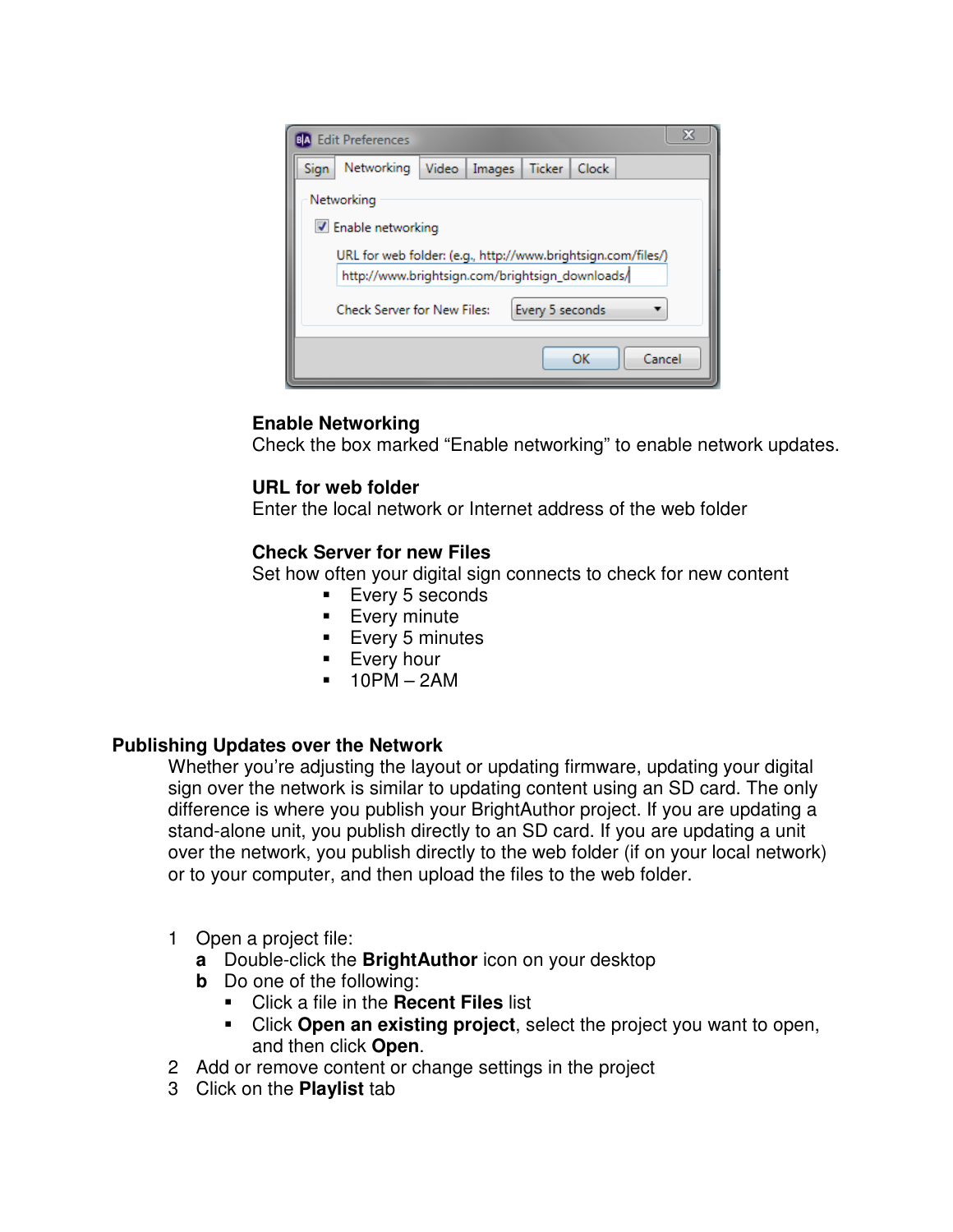- 4 In the top right corner, click **Publish**
- 5 Browse to the web folder, and choose **Ok**.

If the web folder is on a remote server, publish your content to a local folder, and upload the content to the web folder.

**Note:** Before attempting a network update, please verify that the time on your Brightsign is correct.

### **Frequently Asked Questions**

**Will I be able to use BrightAuthor with the HD600 or HD2000 in the future?** There are no current plans to support this.

#### **When I publish a project, it generates an autoplay.xml file. Can I open that file using BrightAuthor?**

No. The autoplay.xml is a "playlist" and only includes information necessary for playback on a Brightsign. It's not the same as a project file.

#### **How do I use a different font?**

To use a different font, you have to browse to a folder on your computer that has a true type font. This font will be copied to the flash card when the project is published.

You can use your own custom font or download free truetype fonts from the web.

#### **Can I export a template?**

Yes. While there isn't a template export option, you can save the project you're using with the new template. Someone else could then open the project file on another computer, click on the layout tab, and choose to "Save Template".

#### **Can I use the schedule feature on the HD110 or HD410?**

No. Only networked units that set their time over the network, or the HD810, with a realtime clock, can use the schedule feature.

#### **Can I create interactive playlists using BrightAuthor?**

Not currently, but this functionally is planned in a future update.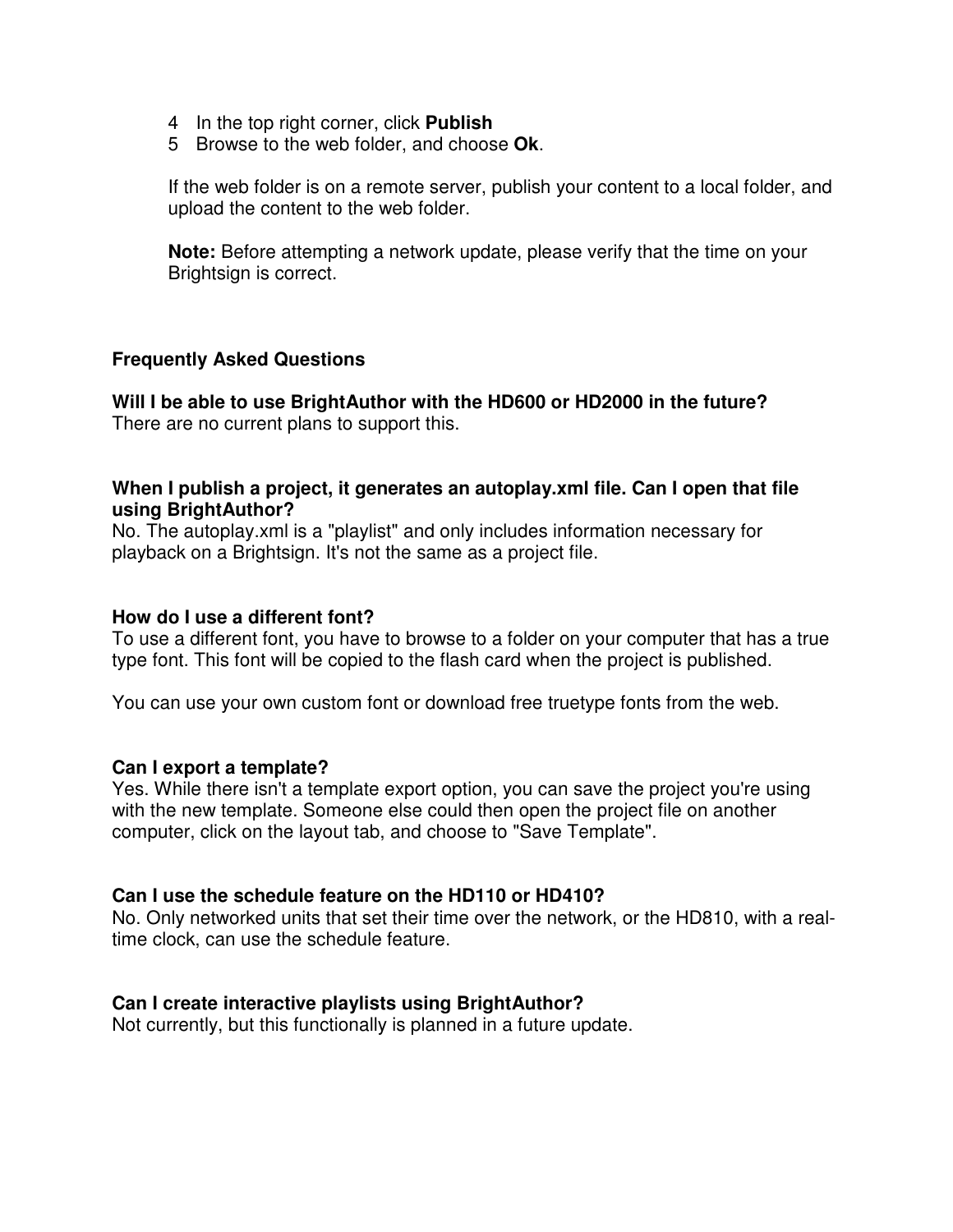# **Can I upload my BrightAuthor project to Brightsign Network Manager?**

Not currently, but this functionality is planned in a future updated.

#### **BrightAuthor takes a long time to process folders with a larger number of files**

This is a known issue. On the playlist tab, the "files" list may take couple minutes to update if the folder you selected has a large number of images and videos.

### **When I try to publish my project, BrightAuthor said it's unable to locate one or more files**

If you copy a project file from another computer, or you move or rename files used in a BrightAuthor project, you'll get an error when you try to publish. You must remove the files from each playlist in your project, and add them again.

#### **Some of my videos don't have thumbnails in the BrightAuthor Files tab**

The thumbnails are generated by codecs installed on your computer. If you don't see thumbnails for your transport streams, for example, you can try downloading a codec like K-Lite.

#### **Updates over the network don't appear to be working. There was some activity, but the Brightsign hasn't started playback.**

There are several things we need to check identify the cause of the problem. The first time it connects, the Brightsign uses the setup files you copied to the flash card to connect to the correct folder on your web server. I then checks for an updated sync file, and downloads the updated autoplay.xml file, and any files that were newly added to the project. The unit then waits until it reaches the "effective date/time" set in the sync before it restarts to play content.

1. **Brightsign Connectivity & Time** - Verify that the Brightsign has the correct time, and can connect to the network. You can do this by creating a simple project that displays the time and an rss feed. If you have internet access you'll see the rss feed, and if you can reach the time server, you'll see the time. If the timezone isn't correct, your unit might be off several hours from the time on your computer.

2. **BrightAuthor Settings** - Go to File > Sign Properties > Networking, and confirm networking is enabled. Verify the address listed is correct and that it includes the correct port number for the webserver, if applicable. If you haven't already done so, Publish these setup files to a flash card for the Brightsign.

3. **Errors downloading files** - If the Brightsign encounters any errors downloading files, this will prevent it from restarting and playing the new content. You may encounter errors if you have moved or renamed files in the update folder since publishing them. To